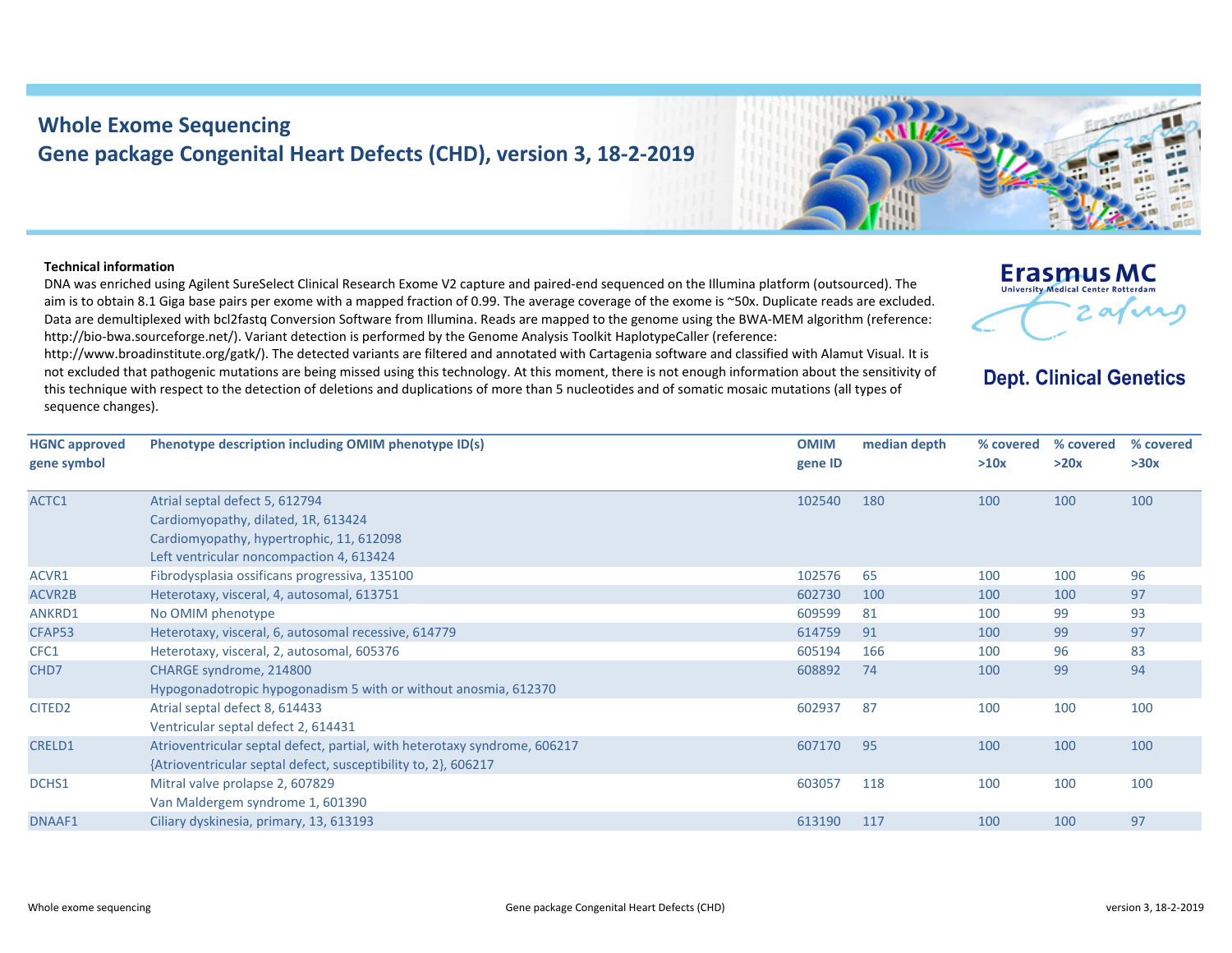| <b>HGNC approved</b><br>gene symbol | Phenotype description including OMIM phenotype ID(s)                                                                                                                                                                                                                                                                                                                                                            | <b>OMIM</b><br>gene ID | median depth | % covered<br>>10x | % covered<br>>20x | % covered<br>>30x |
|-------------------------------------|-----------------------------------------------------------------------------------------------------------------------------------------------------------------------------------------------------------------------------------------------------------------------------------------------------------------------------------------------------------------------------------------------------------------|------------------------|--------------|-------------------|-------------------|-------------------|
| <b>ELN</b>                          | Cutis laxa, autosomal dominant, 123700<br>Supravalvar aortic stenosis, 185500                                                                                                                                                                                                                                                                                                                                   | 130160                 | 81           | 100               | 100               | 97                |
| <b>FLNA</b>                         | Cardiac valvular dysplasia, 314400<br>Congenital short bowel syndrome, 300048<br>?FG syndrome 2, 300321<br>Frontometaphyseal dysplasia 1, 305620<br>Heterotopia, periventricular, 300049<br>Intestinal pseudoobstruction, neuronal, 300048<br>Melnick-Needles syndrome, 309350<br>Otopalatodigital syndrome, type I, 311300<br>Otopalatodigital syndrome, type II, 304120<br>Terminal osseous dysplasia, 300244 | 300017                 | 98           | 100               | 100               | 99                |
| FLT4                                | Hemangioma, capillary infantile, somatic, 602089<br>Lymphedema, hereditary, IA, 153100                                                                                                                                                                                                                                                                                                                          | 136352                 | 124          | 100               | 100               | 100               |
| FOXH1                               | No OMIM phenotype                                                                                                                                                                                                                                                                                                                                                                                               | 603621                 | 83           | 100               | 100               | 100               |
| GATA4                               | Atrial septal defect 2, 607941<br>Atrioventricular septal defect 4, 614430<br>?Testicular anomalies with or without congenital heart disease, 615542<br>Tetralogy of Fallot, 187500<br>Ventricular septal defect 1, 614429                                                                                                                                                                                      | 600576                 | 71           | 100               | 88                | 78                |
| GATA5                               | Congenital heart defects, multiple types, 5, 617912                                                                                                                                                                                                                                                                                                                                                             | 611496                 | 77           | 100               | 99                | 96                |
| GATA6                               | Atrial septal defect 9, 614475<br>Atrioventricular septal defect 5, 614474<br>Pancreatic agenesis and congenital heart defects, 600001<br>Persistent truncus arteriosus, 217095<br>Tetralogy of Fallot, 187500                                                                                                                                                                                                  | 601656                 | 110          | 100               | 93                | 87                |
| GDF1                                | Congenital heart defects, multiple types, 6, 613854<br>Right atrial isomerism (Ivemark), 208530                                                                                                                                                                                                                                                                                                                 | 602880                 | 68           | 100               | 93                | 81                |
| GJA1                                | Atrioventricular septal defect 3, 600309<br>Craniometaphyseal dysplasia, autosomal recessive, 218400<br>Erythrokeratodermia variabilis et progressiva 3, 617525<br>Hypoplastic left heart syndrome 1, 241550<br>Oculodentodigital dysplasia, 164200<br>Oculodentodigital dysplasia, autosomal recessive, 257850<br>Palmoplantar keratoderma with congenital alopecia, 104100<br>Syndactyly, type III, 186100    | 121014                 | 82           | 100               | 100               | 97                |
| HAND1                               | No OMIM phenotype                                                                                                                                                                                                                                                                                                                                                                                               | 602406                 | 149          | 100               | 100               | 98                |
| HAND <sub>2</sub>                   | No OMIM phenotype                                                                                                                                                                                                                                                                                                                                                                                               | 617240                 | 100          | 100               | 100               | 100               |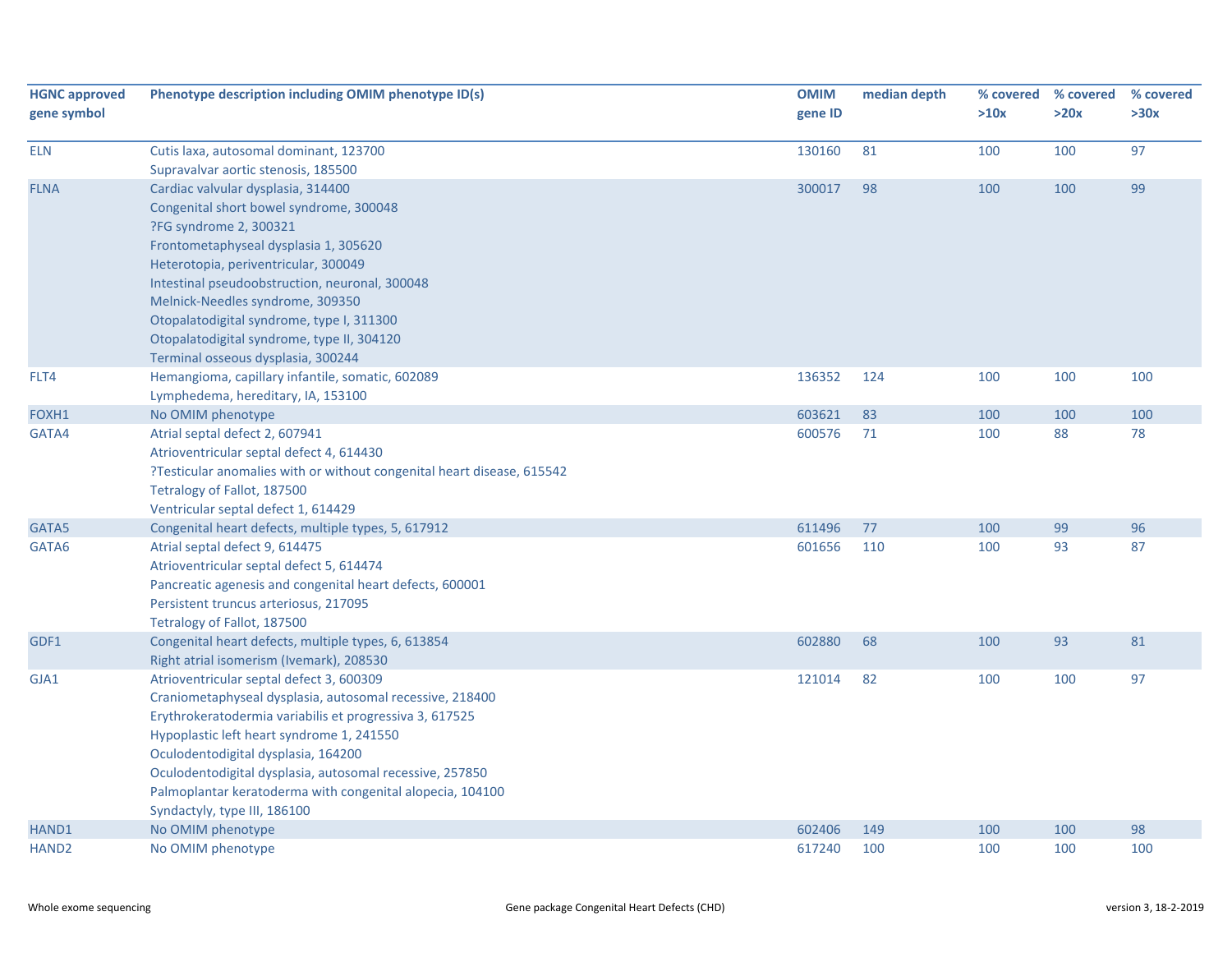| <b>HGNC approved</b><br>gene symbol | Phenotype description including OMIM phenotype ID(s)                                                                                                                                                                                                                                                                             | <b>OMIM</b><br>gene ID | median depth | % covered<br>>10x | % covered<br>>20x | % covered<br>>30x |
|-------------------------------------|----------------------------------------------------------------------------------------------------------------------------------------------------------------------------------------------------------------------------------------------------------------------------------------------------------------------------------|------------------------|--------------|-------------------|-------------------|-------------------|
| HEY2                                | No OMIM phenotype                                                                                                                                                                                                                                                                                                                | 604674                 | 138          | 100               | 99                | 92                |
| IRX4                                | No OMIM phenotype                                                                                                                                                                                                                                                                                                                | 606199                 | 149          | 100               | 96                | 96                |
| JAG1                                | Alagille syndrome 1, 118450<br>?Deafness, congenital heart defects, and posterior embryotoxon, 617992                                                                                                                                                                                                                            | 601920                 | 85           | 100               | 99                | 95                |
| LEFTY2                              | Tetralogy of Fallot, 187500<br>No OMIM phenotype                                                                                                                                                                                                                                                                                 | 601877                 | 138          | 100               | 100               | 100               |
| MATR3                               | Amyotrophic lateral sclerosis 21, 606070                                                                                                                                                                                                                                                                                         | 164015                 | 54           | 100               | 99                | 91                |
| MED13L                              | Mental retardation and distinctive facial features with or without cardiac defects, 616789<br>Transposition of the great arteries, dextro-looped 1, 608808                                                                                                                                                                       | 608771                 | 64           | 100               | 100               | 94                |
| MMP21                               | Heterotaxy, visceral, 7, autosomal, 616749                                                                                                                                                                                                                                                                                       | 608416                 | 73           | 100               | 96                | 85                |
| <b>MYH11</b>                        | Aortic aneurysm, familial thoracic 4, 132900                                                                                                                                                                                                                                                                                     | 160745                 | 128          | 100               | 100               | 96                |
| MYH <sub>6</sub>                    | Atrial septal defect 3, 614089<br>Cardiomyopathy, dilated, 1EE, 613252<br>Cardiomyopathy, hypertrophic, 14, 613251<br>{Sick sinus syndrome 3}, 614090                                                                                                                                                                            | 160710                 | 148          | 100               | 98                | 98                |
| MYH7                                | Cardiomyopathy, dilated, 1S, 613426<br>Cardiomyopathy, hypertrophic, 1, 192600<br>Laing distal myopathy, 160500<br>Left ventricular noncompaction 5, 613426<br>Myopathy, myosin storage, autosomal dominant, 608358<br>Myopathy, myosin storage, autosomal recessive, 255160<br>Scapuloperoneal syndrome, myopathic type, 181430 | 160760                 | 179          | 100               | 100               | 100               |
| <b>MYOCD</b>                        | No OMIM phenotype                                                                                                                                                                                                                                                                                                                | 606127                 | 105          | 100               | 100               | 99                |
| <b>NKX2-5</b>                       | Atrial septal defect 7, with or without AV conduction defects, 108900<br>Conotruncal heart malformations, variable, 217095<br>Hypoplastic left heart syndrome 2, 614435<br>Hypothyroidism, congenital nongoitrous, 5, 225250<br>Tetralogy of Fallot, 187500<br>Ventricular septal defect 3, 614432                               | 600584                 | 106          | 100               | 100               | 98                |
| <b>NKX2-6</b>                       | Conotruncal heart malformations, 217095<br>Persistent truncus arteriosus, 217095                                                                                                                                                                                                                                                 | 611770                 | 154          | 100               | 100               | 100               |
| <b>NODAL</b>                        | Heterotaxy, visceral, 5, 270100                                                                                                                                                                                                                                                                                                  | 601265                 | 116          | 100               | 100               | 100               |
| NOTCH <sub>1</sub>                  | Adams-Oliver syndrome 5, 616028<br>Aortic valve disease 1, 109730                                                                                                                                                                                                                                                                | 190198                 | 114          | 100               | 100               | 98                |
| NOTCH <sub>2</sub>                  | Alagille syndrome 2, 610205<br>Hajdu-Cheney syndrome, 102500                                                                                                                                                                                                                                                                     | 600275                 | 92           | 100               | 100               | 98                |
| NR2F2                               | Congenital heart defects, multiple types, 4, 615779                                                                                                                                                                                                                                                                              | 107773                 | 209          | 100               | 100               | 100               |
| PKD1L1                              | Heterotaxy, visceral, 8, autosomal, 617205                                                                                                                                                                                                                                                                                       | 609721                 | 59           | 100               | 96                | 86                |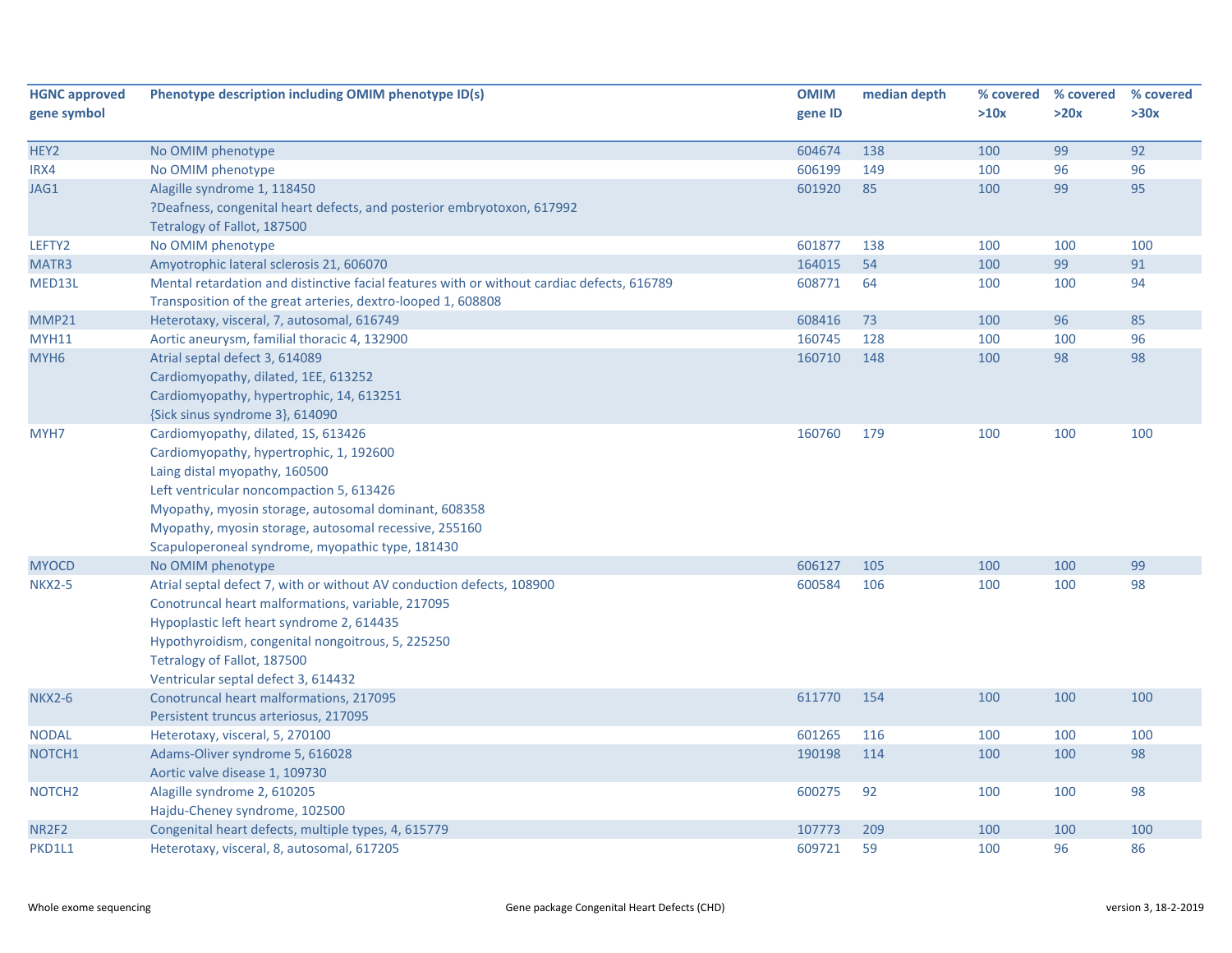| <b>HGNC approved</b> | Phenotype description including OMIM phenotype ID(s)        | <b>OMIM</b> | median depth | % covered | % covered | % covered |
|----------------------|-------------------------------------------------------------|-------------|--------------|-----------|-----------|-----------|
| gene symbol          |                                                             | gene ID     |              | >10x      | >20x      | >30x      |
| PRDM6                | Patent ductus arteriosus 3                                  | 616982      | 74           | 100       | 100       | 95        |
| PTPN11               | LEOPARD syndrome 1, 151100                                  | 176876      | 66           | 100       | 98        | 84        |
|                      | Leukemia, juvenile myelomonocytic, somatic, 607785          |             |              |           |           |           |
|                      | Metachondromatosis, 156250                                  |             |              |           |           |           |
|                      | Noonan syndrome 1, 163950                                   |             |              |           |           |           |
| ROBO4                | No OMIM phenotype                                           | 607528      | 85           | 100       | 100       | 96        |
| SMAD <sub>2</sub>    | No OMIM phenotype                                           | 601366      | 59           | 100       | 99        | 93        |
| SMAD6                | Aortic valve disease 2, 614823                              | 602931      | 153          | 100       | 100       | 92        |
|                      | {Craniosynostosis 7, susceptibility to}, 617439             |             |              |           |           |           |
| SMO                  | Basal cell carcinoma, somatic, 605462                       | 601500      | 115          | 100       | 100       | 100       |
|                      | Curry-Jones syndrome, somatic mosaic, 601707                |             |              |           |           |           |
| SOS1                 | ?Fibromatosis, gingival, 1, 135300                          | 182530      | 62           | 100       | 99        | 89        |
|                      | Noonan syndrome 4, 610733                                   |             |              |           |           |           |
| TAB <sub>2</sub>     | Congenital heart defects, nonsyndromic, 2, 614980           | 605101      | 66           | 100       | 100       | 98        |
| TBX1                 | Conotruncal anomaly face syndrome, 217095                   | 602054      | 81           | 94        | 85        | 79        |
|                      | DiGeorge syndrome, 188400                                   |             |              |           |           |           |
|                      | Tetralogy of Fallot, 187500                                 |             |              |           |           |           |
|                      | Velocardiofacial syndrome, 192430                           |             |              |           |           |           |
| <b>TBX20</b>         | Atrial septal defect 4, 611363                              | 606061      | 75           | 100       | 100       | 93        |
| TBX5                 | Holt-Oram syndrome, 142900                                  | 601620      | 72           | 100       | 100       | 98        |
| TDGF1                | Forebrain defects                                           | 187395      | 115          | 100       | 100       | 100       |
| TFAP2B               | Char syndrome, 169100                                       | 601601      | 105          | 100       | 100       | 94        |
|                      | Patent ductus arteriosus 2, 617035                          |             |              |           |           |           |
| TLL1                 | Atrial septal defect 6, 613087                              | 606742      | 56           | 100       | 99        | 91        |
| ZFPM2                | Diaphragmatic hernia 3, 610187                              | 603693      | 66           | 100       | 100       | 99        |
|                      | Tetralogy of Fallot, 187500                                 |             |              |           |           |           |
|                      | 46XY sex reversal 9, 616067                                 |             |              |           |           |           |
| ZIC <sub>3</sub>     | Congenital heart defects, nonsyndromic, 1, X-linked, 306955 | 300265      | 87           | 100       | 100       | 95        |
|                      | Heterotaxy, visceral, 1, X-linked, 306955                   |             |              |           |           |           |
|                      | VACTERL association, X-linked, 314390                       |             |              |           |           |           |

‐ Gene symbols according HGCN

‐ OMIM release used: 4‐7‐2018

‐ "No OMIM phenotypes" indicates <sup>a</sup> gene without <sup>a</sup> current OMIM association

‐ OMIM phenotypes between "[ ]", indicate "nondiseases," mainly genetic variations that lead to apparently abnormal laboratory test values

‐ OMIM phenotypes between "{}", indicate risk factors

‐ OMIM phenotypes with <sup>a</sup> question mark, "?", before the disease name indicates an unconfirmed or possibly spurious mapping

‐ The statistics above are based on <sup>a</sup> set of 96 samples

‐ Median depth is the median of the mean sequence depth over the protein coding exons (±10bp flanking introns) of the longest transcript

‐ % Covered 10x describes the percentage of <sup>a</sup> gene's coding sequence (±10bp flanking introns) that is covered at least 10x

‐ % Covered 20x describes the percentage of <sup>a</sup> gene's coding sequence (±10bp flanking introns) that is covered at least 20x